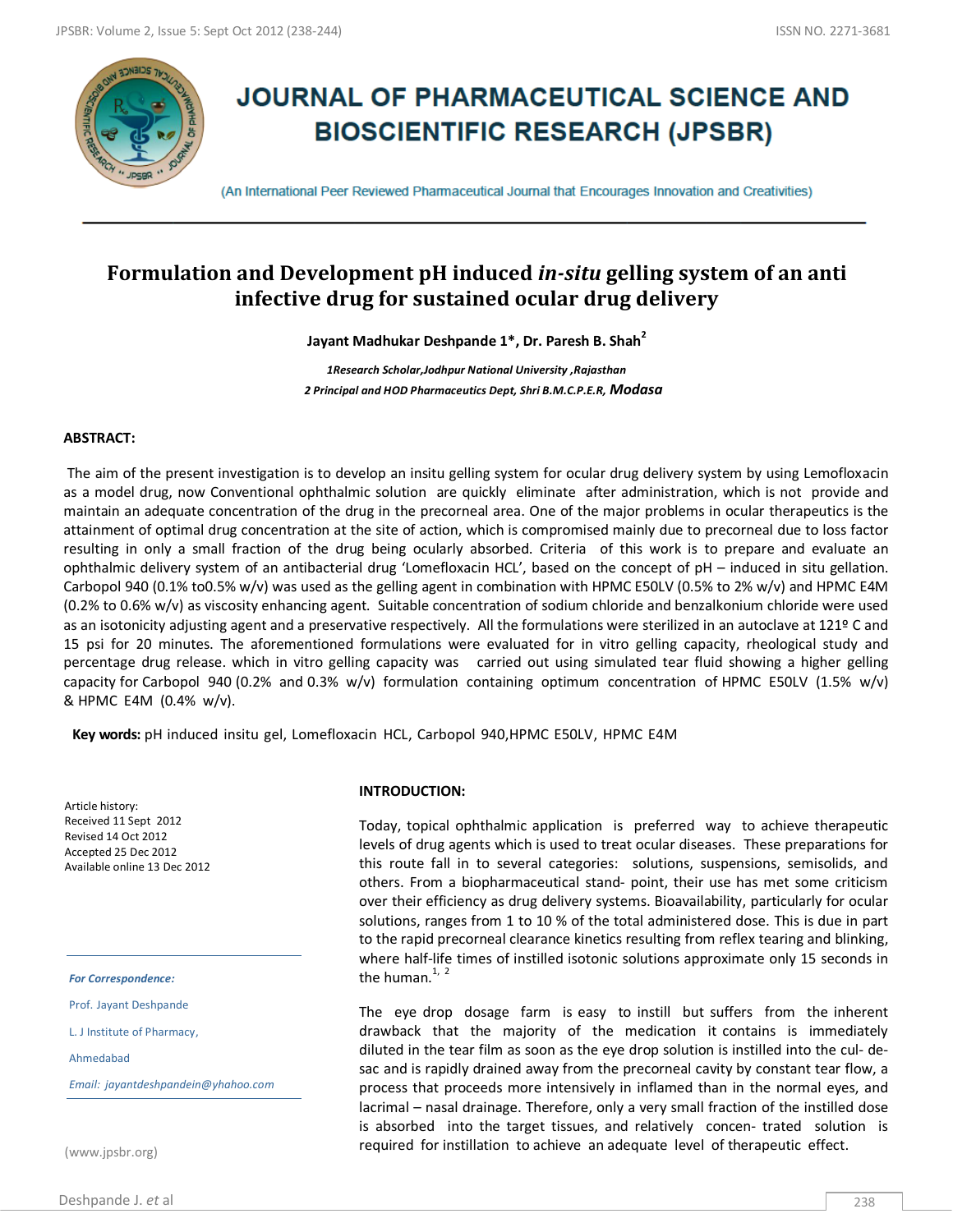The frequent periodic instillation of eye drops becomes necessary to maintain a continuous sustained level of medication. This gives the eye a massive and unpredictable dose of medication, and unfortunately, the higher the drug concentration in the eye drop solution, the greater the amount of drug lost through lacrimal-nasal drainage system. Subsequent absorption of this drained drug, if it is high enough, may result in undesirable systemic side effects. <sup>3, 4, 5</sup>

Ocular therapy could be significantly improved if the precorneal residence time of drugs could be increased; several new preparations have been devel oped for ophthalmic use not only to prolong the contact time of the vehicle at ocular surface, but also to slow down the elimination of the drugs. 3 This problem can be overcome by using in situ gel forming ophthalmic drug delivery systems prepared from polymers that exhibit reversible phase transitions and pseudo-plastic behavior to minimize interference with blinking. <sup>6</sup>

In the present work, an attempt has been made to formulate pH-induced in- situ gel as an ophthalmic drug delivery system. In situ gels are made from polymers that exhibit phase transition due to physicochemical change in the environment. They can be conveniently dropped as a solution into the conjuctivital sac in the eye. Upon contact with the lacrimal fluid, the polymer changes its conformation to form a gel. This delivery system has the ease of administration similar to an ophthalmic solution and has a long retention time because of the gel formulation. Different polymers for preparing pH induced in-situ gels have been evaluated.

Such a system can be formulated as liquid dosage form suitable for administra- tion by instillation in to the eye, which upon exposure to physiological pH condition of eye, shifts to gel phase which has a higher viscosity thus increas- ing the pre-corneal residence. The prolonged residence time of the gel formed in situ along with its ability to release drugs in a sustain manner will assist in enhancing the bioavailability of the instilled drug and improve patient compliance.<sup>6</sup>

The research work envisaged formulating a pH-induced in situ gelling system of an antibacterial drug '**LOMEFLOXACIN HCL'** for the treatment of various infective diseases of the eye to get better patient compliance by increasing residence time and bioavailability. Similar works has been reported for number of anti infective drugs. <sup>7-17.</sup>

## **MATERIALS AND METHODS: Materials:**

Lomefloxacin HCl was obtained as a gift sample from Ipca Labs. Limited,Ratlam. HPMC E50LV & HPMC E4M were gifted by Color cone Asia Ltd., Verna, Goa. Carbopol 940 was from S.D. Fine Chemicals Ltd., Mumbai. All other chemicals used during the study were of Analytical grade.

**Estimation of Lomefloxacin Hydrochloride by Spectrophotometric Method:** A simple method for estimation of Lomefloxacin Hydrochloride by Spectro- photometric method was developed in Simulated Tear Fluid

 (STF) pH 7.4. Lomefloxacin Hydrochloride in simulated tear fluid of pH 7.4 was scanned in the range of 200 nm – 400 nm shows Max at 281.5 nm. The calibration curve for Lomefloxacin Hydrochloride Simulated Tear Fluid (STF) pH 7.4 was then prepared in the range of 1-12 /ml and was found to obey Beer's Law.

## **Preparation of pH Induced In-Situ Gelling System:**

The pH sensitive polymers like Carbomer derivatives, Carbopol, forms aque- ous solution in the unionized form. These polymers undergo reversible ioniza- tion at pH 7.4, physiological condition, to form a stiff gel network, which swells and forms large aqueous pores. Hence, Carbopol 940 was selected for preparation of pH induced in-situ gelling system. For this, optimization of polymer ratio is necessary, so intended work was divided into the two parts. Optimization of polymer ratio Incorporation of active ingredients in optimized polymer ratio.*Optimization of Polymer Ratio for Preparation of In-Situ Gelling System:*

## **Method 1:**

By taking the benefit of polymer like, Carbopol 940, formulations containing different concentration of Carbopol 940 (0.1-0.5 %) were prepared in differ- ent nonphysiological condition (like, pH 4 & pH 5), in order to identify the pH, clarity and Gelling capacity.

## **Procedure:**

Firstly, the Acetate buffer of pH 4 and 5 were prepared17. Two sets of, each with five beakers was filled with acetate buffer of pH 4 and 5, respectively. Different concentration of Carbopol 940 from 0.1 % to 0.5 % was sprinkled to the beakers containing buffer solution of respective pH and allows hydrating overnight. Later the solution containing in the beakers were stirred with an overhead stirrer. These polymers were evaluated for clarity, gelling capac- ity and viscosity at physiological (pH 7.4) as well as non physiological (pH 4

& 5) condition by using Brook Field Viscometer (DV-E Rheometer). These were carried out to get optimum polymer concentration. See Table 1.

## **Method 2:**

As observed during practical work that Carbopol solution with lower concentration of it, viscosity of gels formed after gellation at pH 7.4 was very low and at higher concentration of it, viscosity of gels formed was very high. One more problem were found that as Carbopol concentration increase, the pH of the formulation became acidic. Another problem was observed that as Carbopol concentration increases, the solution became translucent at pH 4 but at pH 5 it was clear. Hence for further procedure, formulation pH was selected as pH 5.

Form the above observations; Carbopol cannot be used alone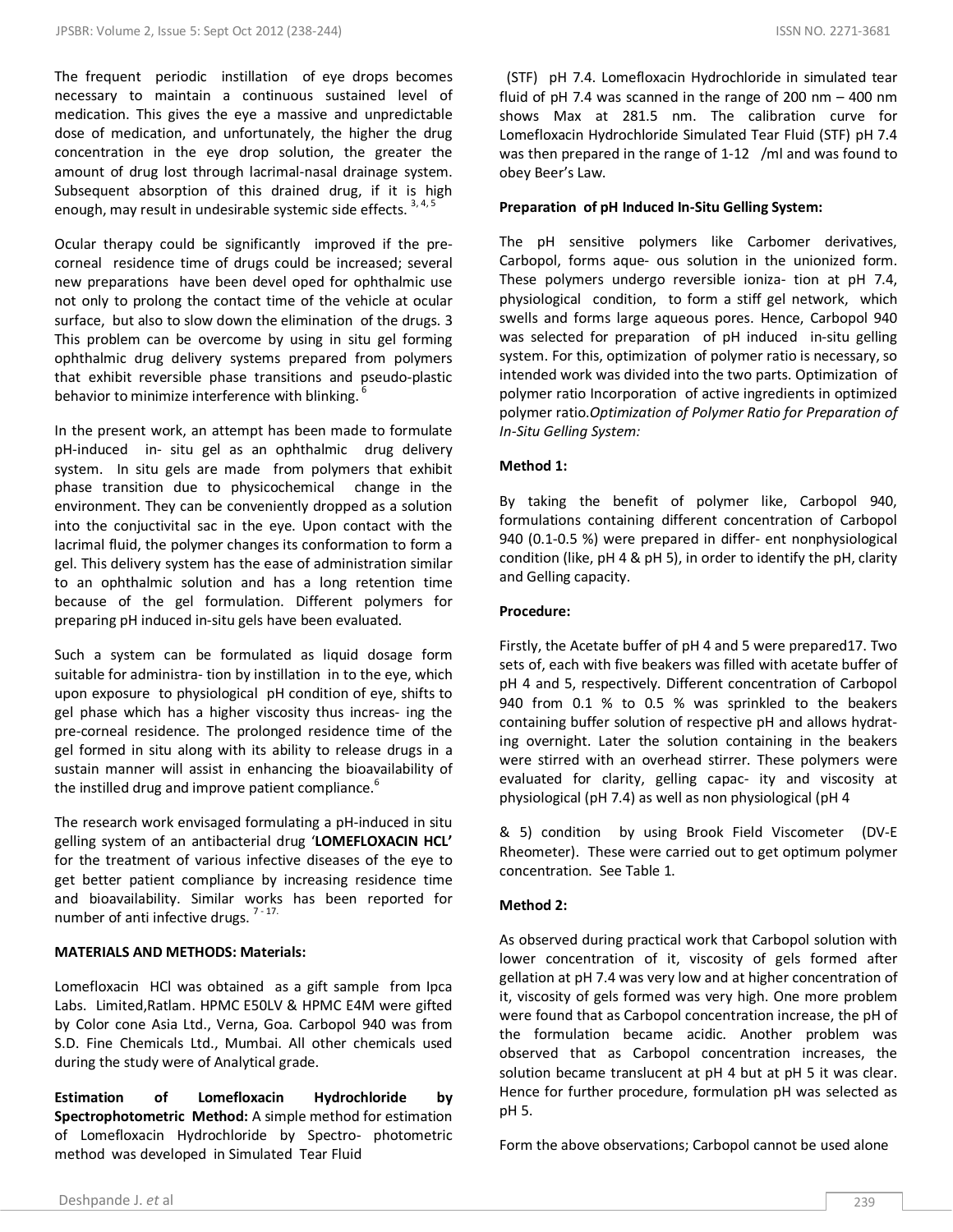for preparation of in-situ gels. Hence it was decided to take the help of polymer, which increases the viscosity without compromising the gelling capacity of Carbopol 940.

## **Procedure:**

Firstly, the Acetate buffer of pH 5 was prepared17, and 100 ml of it was distributed in each of 16 beakers. Different concentration of HPMC E50LV ranging from 0.5 % to 2 % was added to the beakers containing buffer solution for hydration. Different concentration of Carbopol 940 ranging form 0.1 % to 0.4 % was sprinkled over these solutions and allows for hydrating over- night. Later the solutions were stirred with an overhead stirrer until to get uniform solution. These different solutions were observed for clarity, gelling capacity and viscosity at physiological (pH 7.4) as well as nonphysiological (pH 5) conditions by using Brook Field Viscometer (model DV-E Rheometer). See Table 2.

## **Method 3:**

In this method the high viscosity grade was taken to reduce the concentration of HPMC without compromising the viscosity increasing capacity. So that, that the HPMC E50LV (40-60 cps) was replaced by the HPMC E4M (4000-5600 cps).

## **Procedure:**

Firstly, the Acetate buffer of pH 5 was prepared17, and 100 ml of it was distributed in each of 9 beakers. Different concentration of HPMC E4M 0.2%, 0.4 %, and 0.6 %) was added to the beakers containing buffer solution for hydration. Different concentration of Carbopol 940 ranging form 0.1 % to 0.3 % was sprinkled over these solutions and allows for hydrating over- night. Later the solutions were stirred with an overhead stirrer until to get uniform solution. These different solutions were observed for clarity, gelling capacity and viscosity at physiological (pH 7.4) as well as nonphysiological (pH 5) conditions by using Brook Field Viscometer (model DV-E Rheometer). See Table 3.

Results from method 2 reveals that the formulations CH 11 (0.3 % Carbopol 940 and 1.5 % HPMC E50LV) and CH 15 (0.4 % Carbopol 940 and 1.5 % HPMC E50LV) showed good gelling capacity and desire viscosity. Results from method 3 reveals that the formulations CH 21 (0.2 % Carbopol 940 and 0.4 % HPMC E4M) and CH 24 (0.3 % Carbopol 940 and 0.4 % HPMC E4M) showed good gelling capacity and desire viscosity.

These four formulations were selected as those had satisfactory attributes of gelling capacity and desired viscosity at physiological (pH 7.4) as well as non- physiological (pH 5) conditions. The detail data of the prepared formulations for pH induced in-situ gelling system of Lomefloxacin HCL are given in Table 4.

## **Procedure**:

The buffer salts were dissolved in 50 ml of purified water; HPMC (E50LV / E4M) was added to hydrate. Carbopol 940 was sprinkled over this solution and allowed to hydrate overnight. The solution was stirred with an overhead stirrer. Lomefloxacin Hydrochloride was dissolved in small quantity of water, Benzalkonium Chloride (Preservative) and Sodium chloride (Isotonocity ad- justing agent) was added to this solution; the drug solution was added to the polymer solution under constant stirring until a uniform solution was obtained. Purified water was then added to make up the volume to 100ml. Formulation pH was adjusted to pH 5 with the help of 0.5 M Sodium Hydrox- ide. This solution was filtered through 0.2 m filter paper.

## **Preliminary Evaluation Studies on Prepared In situ Gel Formulations:**

*Visual Appearance and Clarity:* Visual appearance and Clarity was done under fluoroscent light against a white and black back ground for presence of any particulate matter.

*pH:*The pH of the prepared in-situ gelling system after addition of all the ingredients was measured using pH meter.

*Drug Content Analysis:*Drug content analysis of prepared insitu gelling systems was carried out using

Spectrophotometric method. The assay of these formulations was carried out by pipetting 0.1 ml of all four optimized formulations, and it was diluted up to 100 ml of Simulated Tear Fluid (pH 7.4). The absorbance was measured at 281.5 nm using UV-Visible spectrophotometer.

## **In-Vitro Gellation Study:**

The Gelling capacity of the formulations containing different ratio of Carbopol 940 and HPMC (E50LV / E4M) was evaluated. It was performed by placing a drop of polymeric solution in vials containing 1 ml of Simulated Tear Fluid, freshly prepared and equilibrated at 34 C, and visually assessed the gel formed and time for gellation as well as time taken for the gel formed to dissolve. See Table 5.

The Composition of Simulated Tear Fluid was Sodium chloride (0.670 g), Sodium Bi Carbonate (0.2 g), Calcium Chloride dihydrate and bi-distilled water quantity sufficient up to100 g. Physiological pH (7.4 0.2) was adjusted by adding the required amount of 0.1 N HCL 18.

## **Interaction studies:**

Compatibility study of drug with the excipients was determined by I.R. Spec- troscopy (FTIR) using Perkin Elmer spectrum RX1 FT-IR spectrometer model. The pellets were prepared at high compaction pressure by using KBr and the ratio of sample to KBr is 1:100.The pellets thus prepare were examined and the spectra of drug and other ingredients in the formulations were compared with that of the original spectra.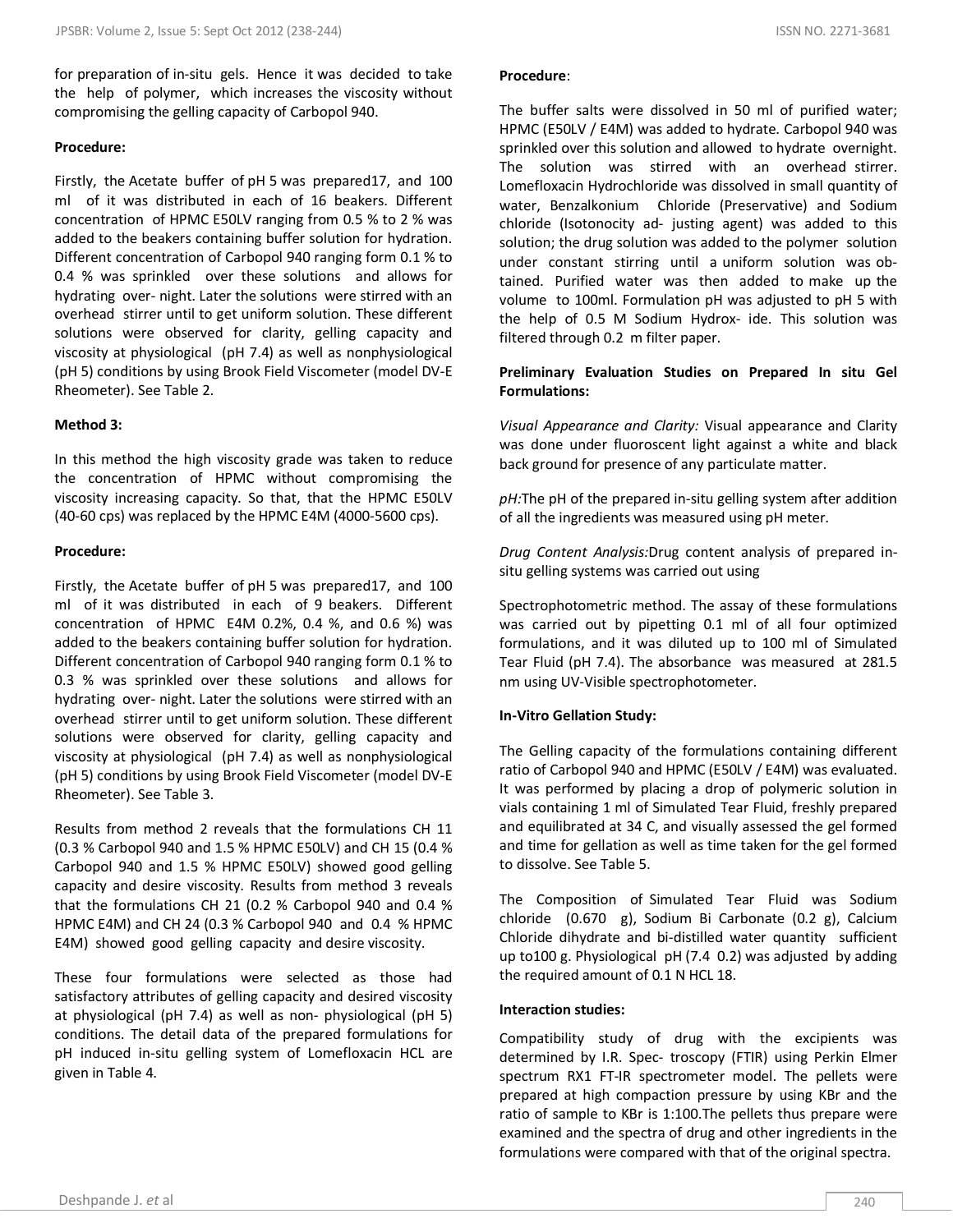## **Sterility Testing:**

Sterility testing were intended for detecting the presence of viable form of microorganisms and were performed for Aerobic and Anaerobic bacteria and fungi by using Fluid Thioglycolate Medium and Soyaban Casein Digest me- dium, respectively as per the Indian Pharmacopoeia17.

**Rheological Studies:** Rheological properties of the prepared in-situ gelling systems under the different Shear rates (2, 4, 6, 10, 20, and 30 rpm) were measured at non physiologi- cal (pH 5 and 25 C) and physiological condition (pH 7.4 and 34 C), respec- tively. The hierarchy of the shear rate was reversed, and the average of two reading was used to calculate the viscosity.

**In-Vitro Release Studies:** In-vitro drug release from the formulations was studied by the diffusion pro- cess. Here the pH of the Lacrimal fluid and the blinking rate of the eye were taken into consideration and were simulated.

*Procedure:* The in-vitro release of Lomefloxacin HCL as pure drug well as from the prepared formulations was studied through cellophane membrane using diffu- sion cell. The cellophane membrane was soaked over night in the receptor medium (Simulated Tear Fluid, pH 7.4). It was tied to one end of a glass

diffusion cell. 100 ml of receptor medium was taken in the 200 ml beaker. The diffusion cell was filled with 2 ml of the formulation and suspended in 100 ml of receptor containing beaker by assuring that the membrane was just touched the receptor medium surface. The whole assembly was transferred on mag- netic stirrer and was maintained at 34 C 1 C and 22 rpm. The drug samples were withdrawn at the interval of 30 minutes from receptor medium and replaced by equal volumes of the receptor medium. The samples were diluted with appropriate receptor medium and analyzed by a UV-Visible spectropho- tometer at 281.5 nm using receptor medium as a blank. The in  $-$  vitro release of marketed formulation was also studied in a similar way and compared.

#### **Pharmacokinetic Release Studies:**

All the optimized formulations were subjected to study the release kinetics of it. So the best fit kinetic model was determined for the optimized formulations using analysis software PCP – Disso V2.

## **Antimicrobial Efficacy Studies:**

The Antimicrobial efficacy studies were carried out to ascertain the biological

Activity of the optimized formulations. Staphylococcus Aureus, Pseudomonas Aeruginosa and E.coli were used as the test organisms. These were determined by Agar diffusion test employing Cup-Plate method17. A layer of nutrient agar (20 ml) seeded with the test microorganisms (0.2 ml) were

allowed to solidify in the petri dishes. Cups were made on the solidified agar layer with the help of sterile borer. Then the volume of the formulations containing equivalent amount of drug was poured into the cups. After keeping the Petri dishes at room temperature for 4 hours, the plates were incubated at 37 C for 24 hours. The zones of inhibitions were measured around the cups19. The entire operation except the incubation was carried out in a laminar airflow unit.

#### **Ocular Irritancy Studies:**

In developing a novel ophthalmic delivery system, an injury to the eye was taken into consideration. Since, eye being a sensitive, most delicate and yet most valuable of the sense organs, the injuries to the Cornea, Conjuctiva, and Iris were measured according to Draize test. According to the Draize test, the amount of the test substance applied to the eye is normally 100 l placed into the lower cul-de-sac with observation of the various criteria made at a desig- nated required time interval of 1hr, 24 hrs, 48 hrs, 72 hrs, and 1 week after administration. A total four albino rabbits (male) weighing 1.5-2 kg were used for the present study. The sterile formulations were instilled twice a day for a period of 7 days. Rabbits were observed periodically for redness, swelling, watering of the eye. The evaluation was made according to the Draize test protocol.

## **Accelerated Stabilities Studies:**

Stability is defined as the extent, to which a product retains with in specified

limits and through out its period of storage and use i.e., shelf life. Stability studies were carried out on optimized formulations according to International Conference on Harmonization (ICH) guidelines. A sufficient quantity of formulations in previously sterilized vials was stored in desiccators containing a saturated solution of sodium chloride, which gives a relative humidity of 75 %. The desiccators were placed in a hot air oven maintained at a temperature 40 C 0.5 C and at room temperature. Samples were withdrawn at 7 days interval for 42 Days. The logarithms of percent drug remaining were calcu- lated and plotted against time in days. It was also analyzed for visual appear- ance, clarity, and pH.

#### **RESULTS:**

## **Preliminary Evaluation Studies on Prepared In situ Gel Formulations:**

All the prepared in-situ gelling systems were evaluated for preliminary steps such as Visual appearance, Clarity, pH, and Drug content. These formulations were transparent and clear. The pHs of the formulations were found to be 5 0.5, and drug content was in between 99.38 % to 99.71%. See Table 5.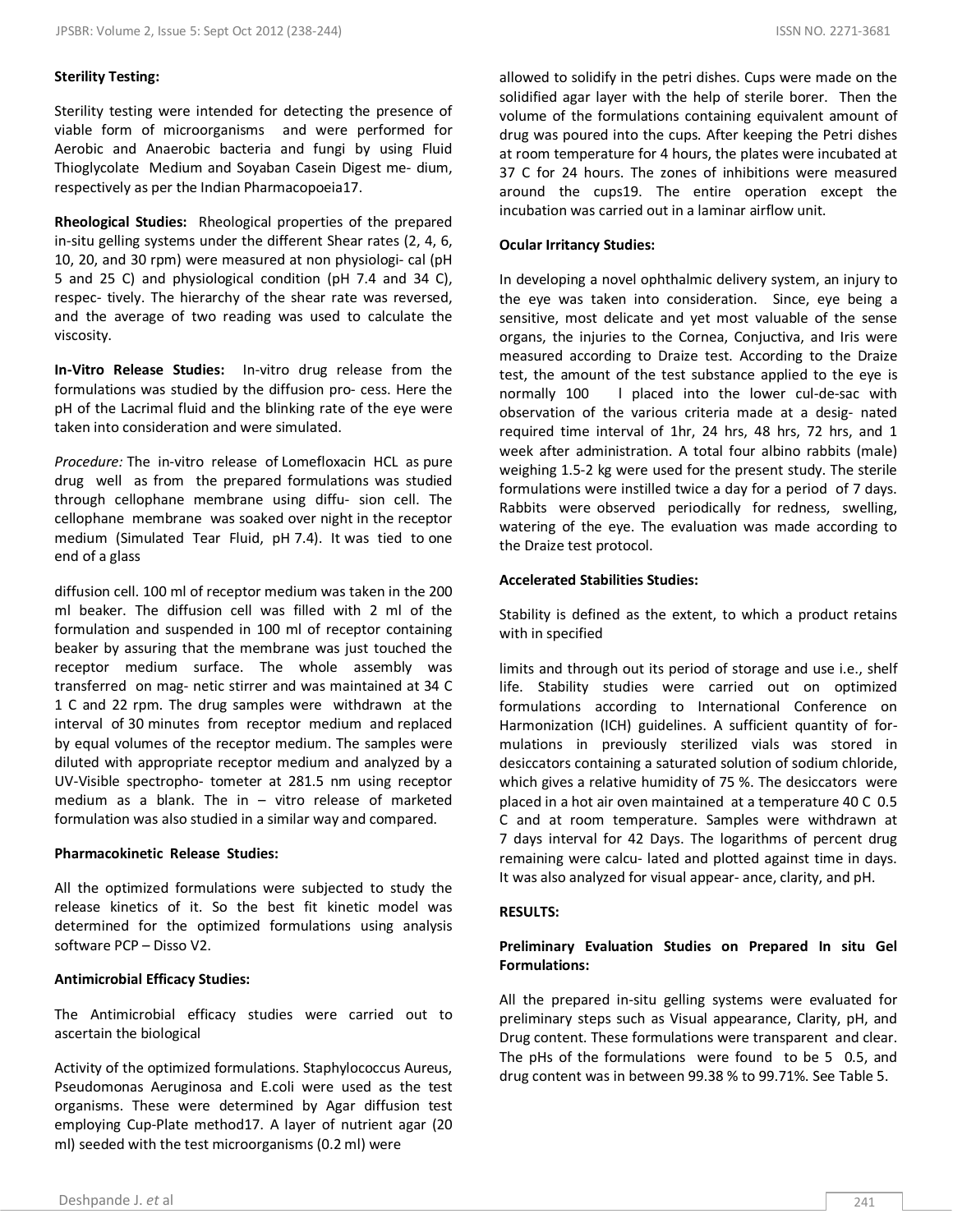## *In – Vitro* **Gellation:**

Prepared in-situ gelling systems were evaluated for In – Vitro Gellation capacity. All the formulations were given satisfactory results. See Table 6

## **Interaction Studies:**

The prepared in-situ gelling systems were evaluated for interaction studies to ensure that there is no interaction between drug and polymers. For conforma- tion of the stability of drug in the prepared formulations, the IR spectra were taken and compared with that of pure drug. The result of this study reveals that there was no definite change obtained

## *In-Vitro* **Release Studies:**

The in-vitro release of Lomefloxacin HCL as pure drug well as from the prepared formulations and marketed eye drops was studied through cellophane membrane using diffusion cell. The release studies of prepared in-situ gelling systems were carried out up to 8 hours, and that of pure drug was up to 2.5 hours and that of marketed eye drops for 3 hours.

#### **Pharmacokinetic Release Studies:**

The best fit kinetic model for the optimized formulation were the zero order and peppas model (shown in Table 11), which suggest that the drug release was independent of the concentration and occurred by diffusion mechanism. The polymer can absorb a significant amount of water to form to elastic gel and at the same time, release the dissolved entrapped drug by diffusion through swollen regions of the gel. With a hydrophilic carbopol-HPMC gel, tear fluid would except to diffuse into the gel interior and leach out water soluble drug such as lomefloxacin HCL

## **Antimicrobial Efficacy Studies:**

The optimized in-situ gelling formulations showed antimicrobial activity when tested microbiologically by the Cup-Plate technique. Clear zones of inhibition were obtained in the case of all Formulations. The diameter of zone of inhibition produced by formulations against all test microorganisms is given

#### **Ocular Irritancy Studies:**

Prepared in-situ gelling systems subjected for ocular irritancy studies werefound to be non-irritating with no ocular damage or abnormal clinical signs to the cornea, iris, and conjuctiva observed.

#### **DISCUSSION:**

Ocular therapy could be significantly improved if the precorneal residence time of drugs could be increased; several new preparations have been devel- oped for ophthalmic use not only to prolong the contact time of the vehicle at ocular surface, but also to slow down the elimination of the drugs.

Conventional ophthalmic solution dosage forms have advantage such as, ease of instillation and proper dosage administration. Beside ophthalmic oint- ments have the advantages of increased contact time. By utilizing these advantages of different dosage forms, the newer approach, In-Situ Gelling Sys- tem was developed. These gels exhibit a unique property of sol-to-gel transi- tion when a change in their physicochemical property takes places. This type of novel ocular drug delivery can provide increased bioavailability by increas- ing residence time of gel formed and better patient compliance due to ease of administration.

The aim of the present work envisaged formulating a "pH Induced In-Situ Gelling System of Antibacterial agent, Lomefloxacin HCL" for the treatment of various bacterial diseases of eye, by providing comfortness, compliance to the patients and improved therapeutic performance of the drug over conven- tional ocular dosage forms.

In the present work the in-situ gelling systems were prepared by pH triggering method with the help of gelling agent, Carbopol 940 and viscosity increasing agent, HPMC E50LV & HPMC E4M.

Firstly the formulation containing Carbopol 940 (0.1-0.5 %) alone was pre- pared. As observed during practical work that Carbopol solution with lower concentration of it, viscosity of gels formed after gellation at pH 7.4 was very low and at higher concentration of it, viscosity of gels formed was very high. One more problem were found that as Carbopol concentration increase, the pH of the formulation became acidic. So to decrease the concentration of Carbopol 940 without compromising gelling capacity of it, it was decided tuse the viscosity-increasing agent, HPMC. Different viscosity grades of HPMC (E50LV / E4M) were used in combination with Carbopol 940 to optimize the concentration of them for desire viscosity and gelling capacity.

From the 25 prepared formulation best 4 formulations were selected on the bases of Viscosity and Gelling capacity. Drug was incorporated in these opti- mized formulations with other excipients. Results from method 2 reveals that the formulations **CH 11 (0.3 %**

**Carbopol 940 and 1.5 % HPMC E50LV)** and **CH 15 (0.4 % Carbopol 940 and 1.5 % HPMC E50LV)** showed good gelling capacity and desire viscosity. Results from method 3 reveals that the formulations **CH 21 (0.2 % Carbopol 940 and 0.4 % HPMC E4M)** and **CH 24 (0.3 % Carbopol 940 and 0.4 % HPMC E4M)** showed good gelling capacity and desire viscosity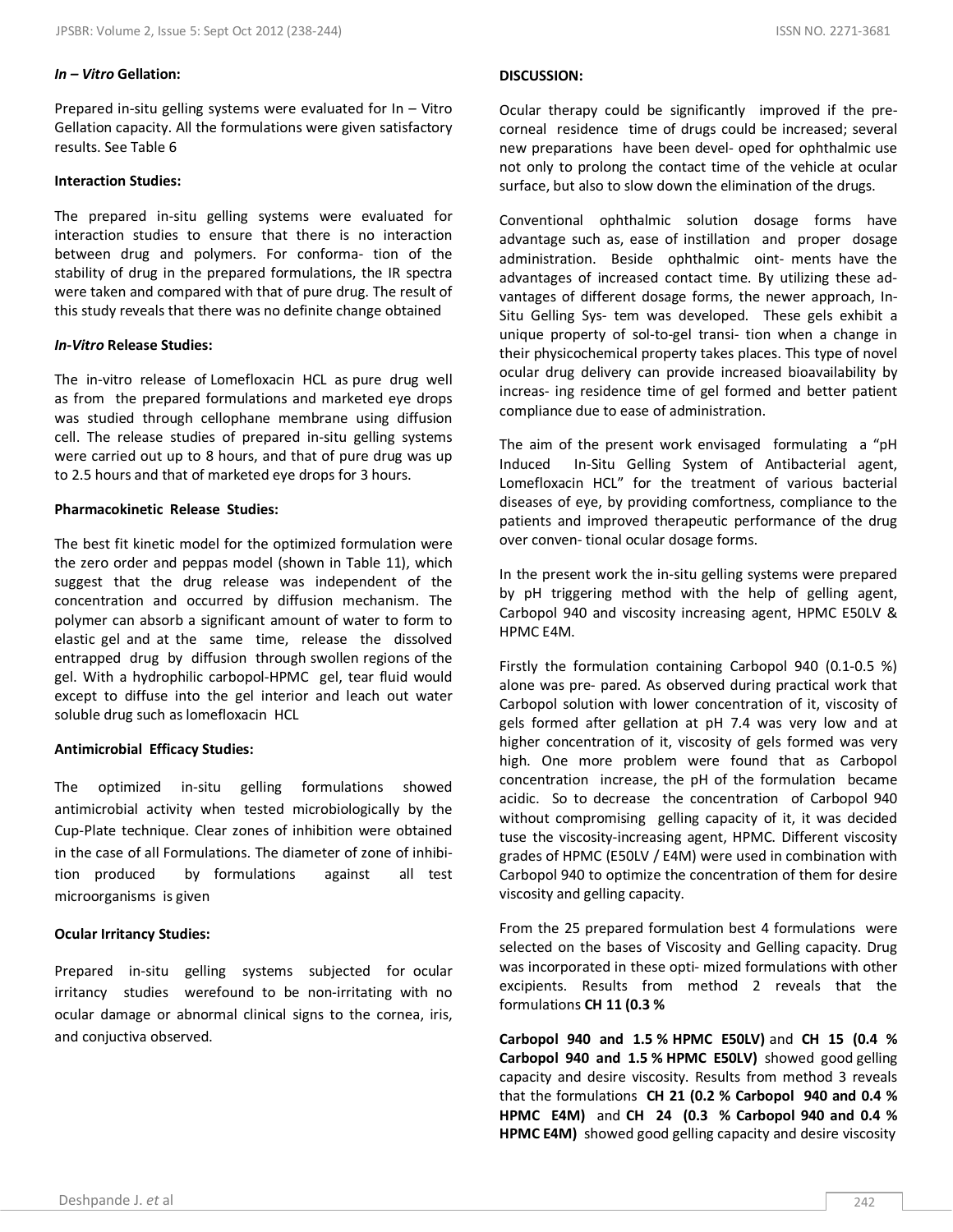Using Simulated Tear Fluid developed a simple Spectrophotometric method for estimation of Lomefloxacin HCL. The absorption maxima by UV spec- trophotometer were obtained at 281.5 nm in Beer's range of 1-12 g/ml.

Optimized in-situ gels were subjected for preliminary evaluation such as, Visual appearance, Clarity, pH and Drug content. All formulations were found trans- parent and clear. pH of the formulations was within 5 0.5. Drug content was found within 99.38-99.71 % in all optimized in-situ gelling systems.

During blinking the shearing force on the preparation is large. If the viscosity at high shear rate is too high, this will result in irritation. On the other hand, if the viscosity is too low, it will give rise to increased drainage. So, the formulation should have optimum viscosity for easy instillation into the eye as liquid, which will undergo a rapid sol-to-gel transition, hence the good gelling capacity. But administration of the formulation should influence the pseudoplastic character of precorneal film. In order to evaluate the Rheologi- cal behavior, viscosity of the formulations before and after addition of STF was evaluated using Brook Field viscometer. It showed that viscosity of all formulations decreased as the shear rate increased, which showed the character of pseudoplastic fluid.

So the pseudoplastic property of these formulations is in favor of sustaining drainage of drug from the conjuctival sac of the eye and simultaneously with- out blinking difficulty for undergoing shear thining.

In-vitro release of Lomefloxacin HCL from the selected formulations was studied through diffusion cell using cellophane membrane for 8 hours. It was compared with the pure drug as well as marketed eye drop. Results reveal that all formulations exhibited sustained release of the drug (above 88 %) from the Carbopol 940 and HPMC E50LV /E4M network over 8-hours. Cellulose de- rivatives like, HPMC E50LV / E4M dissolve in water and yield much more viscous solution compared to Carbopol 940 solution. Thus, the increase in viscosity might have contributed to the decrease in rate of drug release from these formulations.

For the conformation of the intactness of the drug in formulations, all formu- lations were subjected to IR study and compared to IR absorption spectra of pure drug. Studies reveal that there was no definite changes in bands were observed with respect to pure drug. So it was conformed that formulations do not have any drug –polymer interactions.

Further all formulations were subjected for sterility testing using nutrient agar media and incubated for 7 days under daily observation. This study showed that formulations do not having any microbial contamination, and was sterile.

Antimicrobial efficacy study carried out by using Staphylococcus Aureus, Pseudomonas Aeruginosa and E.coli as test microorganisms. After incubation up to 24 hours, it was

found that all formulations were effective as antimicro- bial action.

Lastly formulations were evaluated for the stability studies for 42 days. Re- sults reveal that no changes were found in Visual appearance, Clarity and pH. These formulations were also analyzed for % drug remaining. This study showed that there was no definite change observed in the intactness of the drug after accelerated study of 42 days.

## **CONCLUSION:**

Lomefloxacin HCL, a Fluoroquinolone agent (antibacterial), used to treat the

various bacterial disease of eye like, conjunctivitis, was successfully formu-

lated as pH induced in-situ gelling system (0.3 % w/v) using Carbopol 940, as a gelling agent, in combination with HPMC E50LV and HPMC E4M, as a viscosity increasing agent. Optimized formulations **CH 11 (0.3 % Carbopol**

**940 and 1.5 % HPMC E50LV)**, **CH 15 (0.4 % Carbopol 940 and 1.5 % HPMC E50LV), CH 21 (0.2 % Carbopol 940 and 0.4 % HPMC E4M) and CH 24 (0.3 % Carbopol 940 and 0.4 % HPMC E4M)** were liquid at the formulation pH and underwent rapid gellation upon raising the pH to 7.4. Also, the formulations were found to be clear, having good in-situ gelling capacity and sustained drug release over 8 hours periods as compared to pure drug and marketed eye drop. All optimized formulations were sterile, having good antibacterial efficacy and non-irritant as per the Draize test protocol.

As per the stability study formulations were stable (transparent and clear) at room temperature as well as at 40 C. The developed formulations are a viable alternative to conventional Lomefloxacin HCL eye drop by virtue of its abilities that it can not only be readily administered and decreases the fre- quency of administration, thus resulting in better patient acceptance, but also prolong the precorneal residence time to get higher bioavailability and reduce the systemic side effects caused by the drainage from the nasolacrymal duct. Hence, "pH Induced In-Situ Gelling System of an Antiinfective drug (Lomefloxacin HCL) for Sustained Ocular Delivery" was successful experi- ment.

## **REFERENCES:**

1. Hill J. M., Callaghan O., Hobden R. J., Kaufman E., and Mitra A. K., Ophthalmic Drug Delivery Systems, volume 58, 1- 10, 29-56, 59-72, 83-105, 121-131, 177-188, 203-

204, New York, Marcel Dekker Inc., 1993.

2. Bourlais C. L., Acar L. Zia H., Sado P. A., Needhan S. Leverge R., Ophthalmic Drug Delivery Systems – Recent Advances, Progress in Retinal and Eye Research, 1998; 17:1; 33-58.